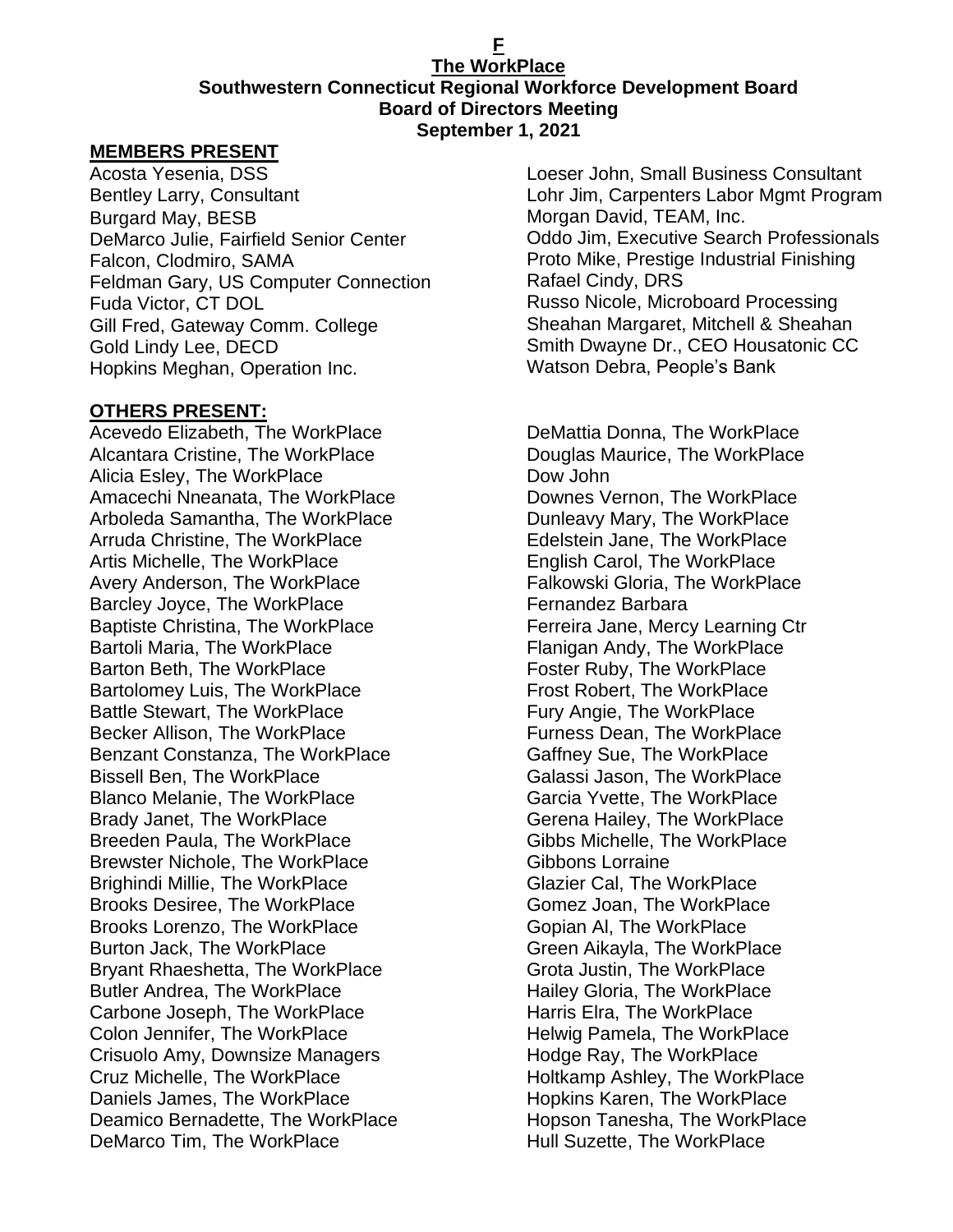Jackson Angela, The WorkPlace Johnson Arnold, The WorkPlace Johnson Tiffany, The WorkPlace King Corey, The WorkPlace LaRoche Maria, TheWorkPlace Lathamen-Magee Stephanie, The WorkPlace Laryea Ken, The WorkPlace Leon Nestor, The WorkPlace Levesque Paul, The WorkPlace Lewis Sarah, The WorkPlace Llanos Angie, The WorkPlace Long Tom, The WorkPlace Lopez Lily, Citibank Lorch Kris Madden Shelly, The WorkPlacd Makela-Johnson, Libby, The WorkPlace Malony Lisa, The WorkPlace Martinez Brandon, The WorkPlace Martorelli Christina, The WorkPlace McCarthy Mike, The WorkPlace McGinnis Monica, The WorkPlace McLawhorn Toni, The WorkPlace McNeil Desiree, The WorkPlace Mederas Kinski, The WorkPlace Miller Lewis Miniman Jennifer, The WorkPlace Montes. Grixaliz-Rodriguez, The WorkPlace Morales Michael Morgan Mike, The WorkPlace Mountain John, The WorkPlace Mucherino Elaine, The WorkPlace Munn Todd, The WorkPlace Napier Diana, The WorkPlace Nieves Carmen, The WorkPlace Oberstine Ashley O'Brien Patricia, The WorkPlace Pacowta Mike, The WorkPlace Parkmond Adrienne, The WorkPlace Patton Cathy, The WorkPlace Payton Charmaine, The WorkPlace Perez Alvin, The WorkPlace Perez Gloria, The WorkPlace Perez Joselito, The WorkPlace

Perez Lawrence Perry Elizete Perry Megan, The WorkPlace Pisani Garbriella, The WorkPlace Pizzaro Jose, The WorkPlace Porter Angela, The WorkPlace Proto Dennis, Ansonia Public School Reed Janeen Reyes Louie, The WorkPlace Robinson Don, The WorkPlace Romano Fran, The WorkPlace Rule Shannon, The WorkPlace Russell Andrew, TheWorkPlace Sampson Tracy, The WorkPlace San Roman Teresa, The WorkPlace Santiago Priscilla, The WorkPlace Santilli Vincent, Homes for the Brave Sarro Mario, The WorkPlace Savage Nordia, The WorkPlace Seymour Holly, The WorkPlace Shirvell James, The WorkPlace Shriver Tim Shuster Ben, The WorkPlace Smith Jon Stokes Mike, The WorkPlace Sutton Matt Szymanski John, The WorkPlace Taylor Christina, The WorkPlace Thornberg Dan, Aced by Interview Toti Cynthia, The WorkPlace Venditti Debbie, The WorkPlace Venditti Gino, The WorkPlace Vizcarrondo Celia, The WorkPlace Watson Shirl, The WorkPlace White Marlon, The WorkPlace White Maurice, The WorkPlace Wilderman Scott, Career Resources, Inc. Williams Dawn Marie, Career Resources Inc. Williams Janet, The WorkPlace Williams Pandora, The WorkPlace Williams Terri, The WorkPlace Wrenn Regina Wynter Nigel, The WorkPlace Zaremby Joel, The WorkPlace

The quarterly meeting of The WorkPlace Board of Directors was held via a Zoom Meeting. Margaret Sheahan, Vice Chair, called the meeting to order at 8:17 a.m. Ms. Sheahan introduced our guest speaker, Timothy Shriver, Chairman of the Special Olympics since 1996 and CEO of UNITE, a national initiative for bringing Americans across divides together in a common purpose.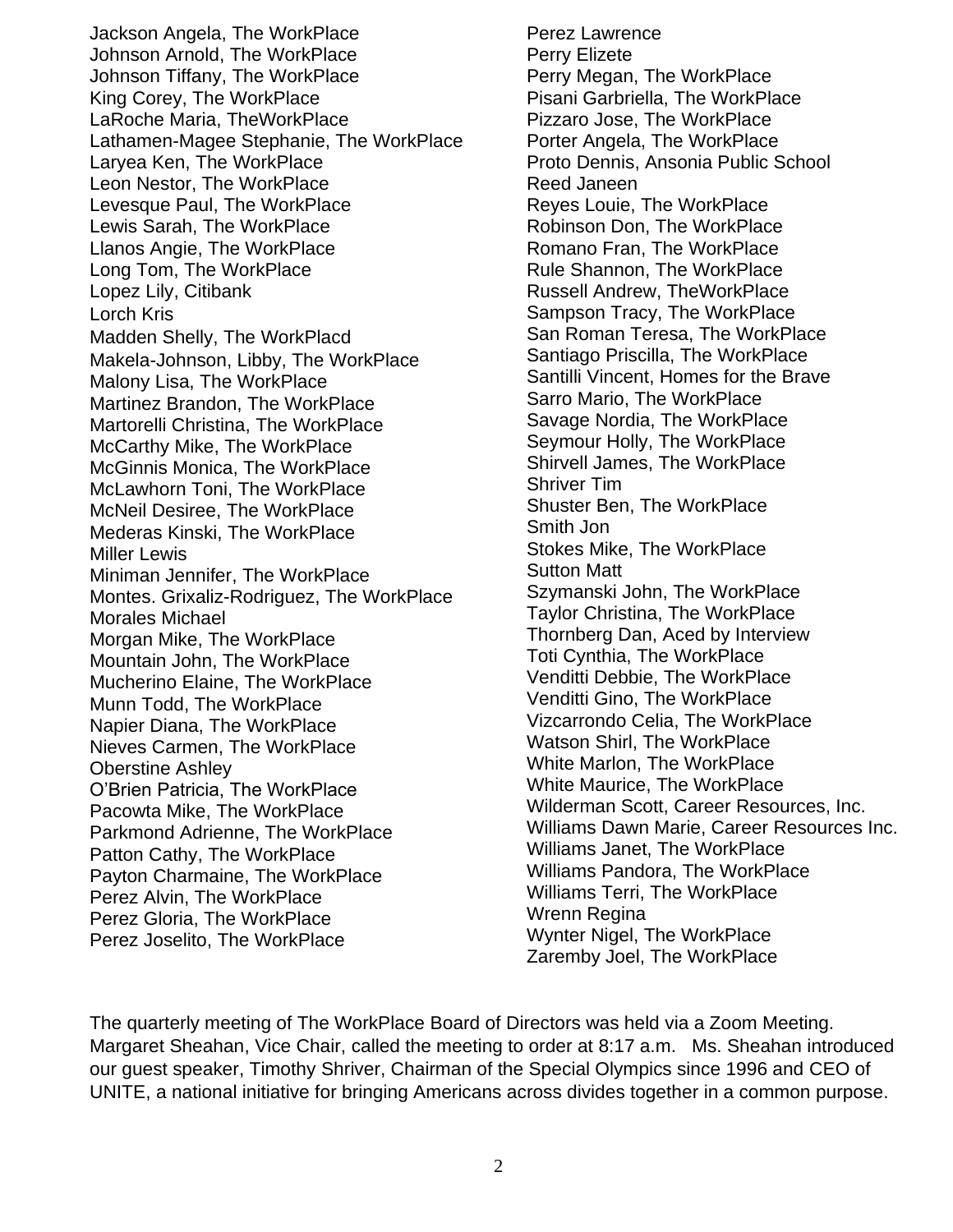Mr. Shriver thanked The WorkPlace for the invitation to speak today. Mr. Shriver reminded us that lives are fragile, and we need to find new opportunities. We are pushed into silos of indifference. We are very divided, and people are giving up. Almost all Americans agree that the divisions in our country are destructive, and few can imagine an alternative. Solutions are better around us, in fact, the solution is us. Listening may be the only prescription strong enough to change the destructive course of our country. Mr. Shriver showed a picture of his cousin, Rosemary Kennedy who was intellectually challenged. If she were put into an institution, she would be described as in inbecile, would be given up and locked away. Her mother, Rose, took her everywhere.

The first Special Olympics were held at the Yale Bowl, with guest speaker President Clinton. It was an awesome occasion and widely received. A video was shown of the Special Olympics' Ambassadors.

During the pandemic people need to work. Businesses that are using technology show that 80% of those with disabilities are unemployed. Their reason is that they think people with disabilities have no value, and they assume they cannot do anything. Progress is being made as businesses are getting human talent.

### **PRESIDENT'S REPORT:**

Mr. Carbone stated that he was inspired by the remarks of Tim Shiver. Our condolences go out to Leon Bailey and his family on the passing of his father.

# **TRIBUTES:**

### **Lewis Miller:**

Mr. Carbone noted that for many years, Mr. Miller was a member of our Board of Directors. He and his wife, Jean, founded The WorkPlace Endowment Fund. Recently, Mr. Miller was the recipient of the Albert Nelson Marquis Lifetime Achievement Award. They are the world's premier publisher of biographical profiles.

### **CENSUS SHOWS POPULATION SHIFT IN CONNECTICUT – GROWTH IN THE SOUTHWESTERN WORKFORCE REGION: (CHART)**

- Connecticut added 31,847 more residents.
- Stamford is now the state's second largest city behind Bridgeport.
- Hartford and New Haven counties also saw increases in population, but the other 5 counties lost people.

#### **WHERE ARE THE JOBS NOW?**

- **Leisure & Hospitality** jobs were flat after leading the way for much of the year. The hiring blitz at bars and restaurants came to an abrupt halt in August as more Covid-19 cases and a scarcity of willing workers kept employers from adding to payrolls.
- **Retail**, which has lost jobs over several years, shed 28,500 positions in August.
- **Health Care** down overall due to declines in Ambulatory Care, Home Health Aides and Nursing Care Facilities.
- **Manufacturers** had a decent month with 37,000 new jobs with strong hiring at factories that produce cars and car parts. This is a good sign.

Weaker employment activity (235K positions vs. 720K expectations).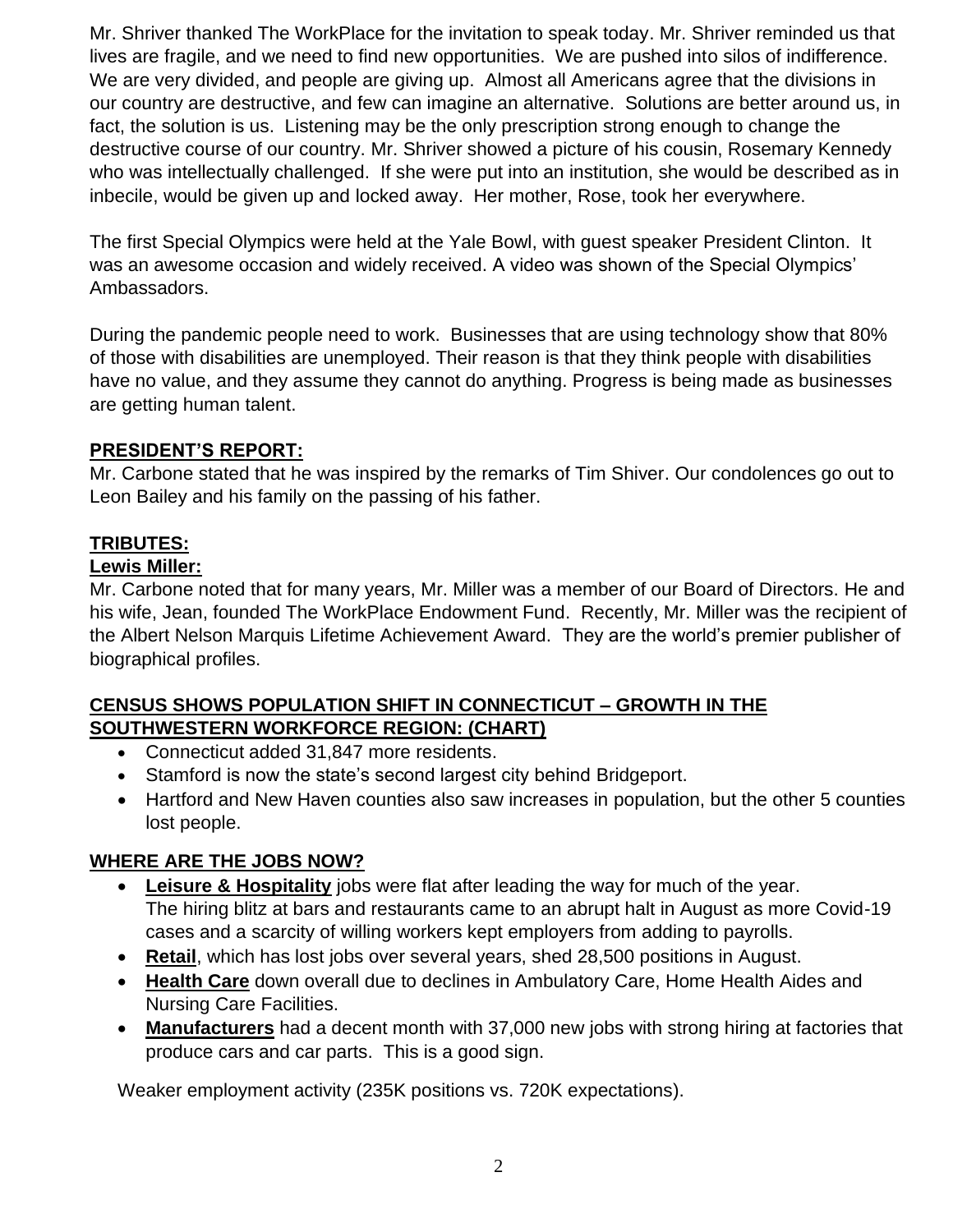# **DELTA VARIANT FEARS ARE DETERING AMERICANS FROM SEEKING WORK:**

Mr. Carbone stated renewed fear over contracting or spreading COVID-19 as the Delta variant sparks outbreaks. About 3.2 million Americans told the Census Bureau that they weren't employed from between August 2 and August 16 because of concerns about the virus, up 30% from the previous polling period over the last two weeks of July.

### **UI CLAIMS DEMOGRAPHICS:**

| Week of 8/14/21  |                                 | <b>Week of 5/2/20</b>                     |  |
|------------------|---------------------------------|-------------------------------------------|--|
| <b>Claims</b>    | 106.581 Processed Claims        | 318,882 Processed Claims                  |  |
| Age              | 42% under 40 years of age       | 48% under 40 years of age                 |  |
| <b>Gender</b>    | 56% Female                      | 55 % Female                               |  |
| Race             | 63% White                       | 56% White                                 |  |
|                  | 13% Black or African American   | 21% Black or African American             |  |
|                  | 18% Hispanic                    | 22% Hispanic                              |  |
| <b>Income</b>    | 67% earned \$35K or less in the | 63% earned \$35K or less in the year      |  |
|                  | year preceding unemployment     | preceding unemployment                    |  |
| <b>Education</b> | 48% have only a HS diploma, 78% | 45% have only a HS diploma, 76% have less |  |
|                  | have less than a Bachelors      | than a Bachelors                          |  |

## **P2E MESSAGE FROM CONNECTICUT DOL:**

Mr. Carbone reported that Commissioner Bartolomeo sent out 115,000 e-mails on August 31 and September 8 to those currently collecting UI benefits. And to those who have exhausted benefits since May 1<sup>st.</sup> The message guides people to the program website and provides contact information to reach a Career Counselor. The total number of applications, phone calls/voice mails and e-mails as of 9/15 total 1,949. Applications 527, phone calls/voice mails 411 and e-mails 1,011. The response has been dramatic and has exceeded our expectations. This is the best alternative for the long-term unemployed. Our P2E program has a placement rate of 80%.

#### **RE-ENTRY PROGRAMMING:**

Our program budget has doubled thanks to Governor Lamont. The State-wide total was 167 enrolled – 67% Secured Employment and the Recidivism rate was 1%.

## **SUMMER EARN AND LEARN PROGRAM:**

- This summer the Youth Program provided minimum wages over 6 weeks, and 47 employers hosted the youth.
- Hosted a 3-day Job Skills Readiness Training. Youth learned about employer expectations and how to conduct themselves in a professional environment. Training was also provided on Money Management – Spending vs. Saving.
- Work assignments include a variety of occupations and industries.

A list of all the Summer Earn and Learn employers was presented.

#### **MATURITY WORKS:**

#### **National Operations:**

- Connecticut Statewide
- Rhode Island Statewide
- New York Manhattan, Brooklyn, Bronx, Staten Island, Westchester & Putnam counties
- Pennsylvania Philadelphia, Chester, Delaware and Montgomery Counties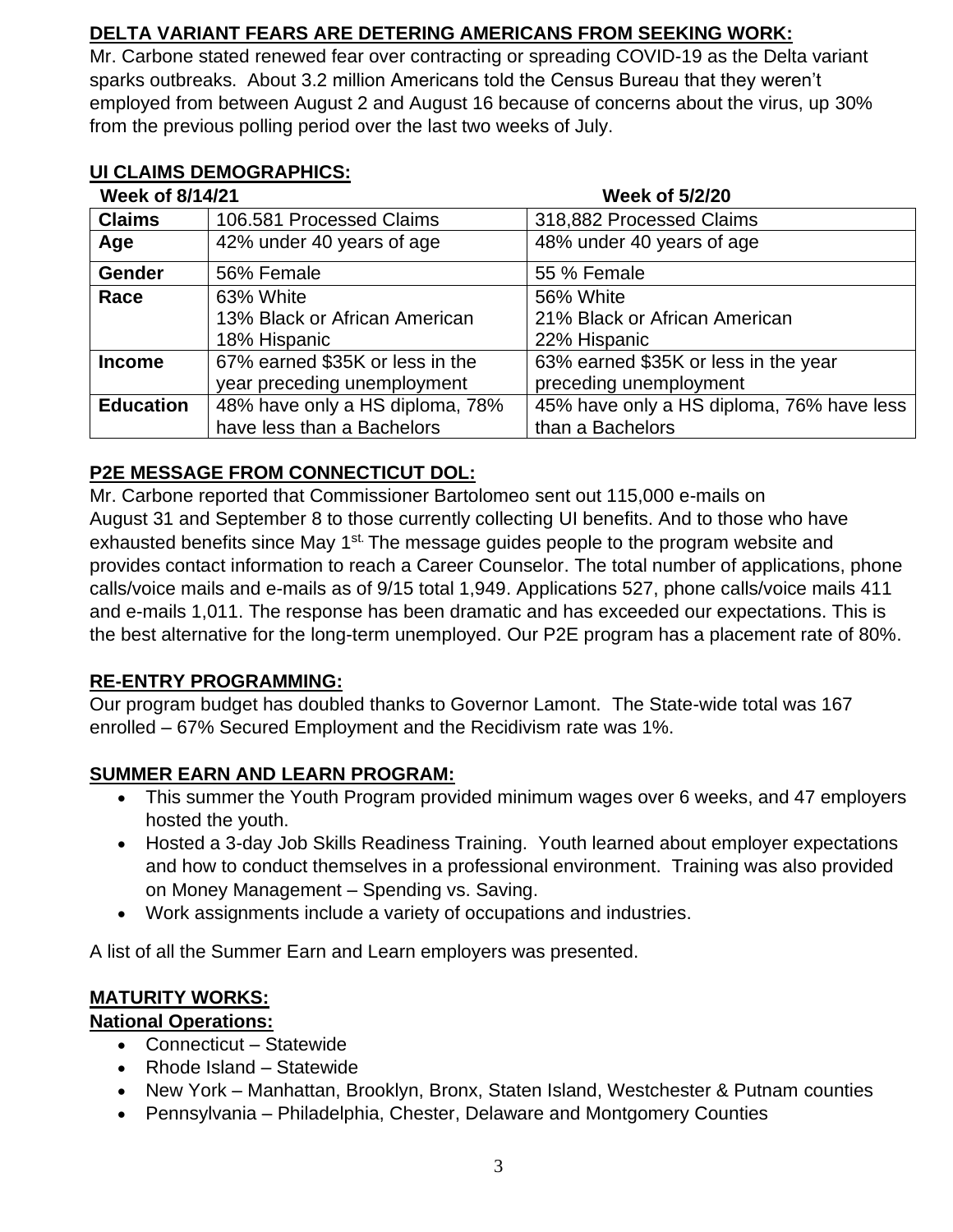| July 2020 - June 2021         | Most in Need | Entered Employ. | Retention | <b>Median Earnings</b> |
|-------------------------------|--------------|-----------------|-----------|------------------------|
| PY 20 Goals                   | 2.90         | 31.6%           | 28.1%     | \$3,730                |
| <b>Maturity Works Results</b> | 3.21         | 54.5%           | 39.0%     | \$3,800                |
|                               |              |                 |           |                        |

Nearly 300 participants have returned to in-person training at Host Agencies.

### **WHERE WE GO FROM HERE:**

- Our guideposts are Equity, Inclusion and Diversity.
- Our sights will be measured by middle-class values.
- Our platforms to move forward include Apprenticeship, Telework and Cannabis.

## **TELEWORK SKILLS TRAINING:**

The emergence and acceptance of virtual work arrangements creates new career options.

- \$550,000 in CARES ACT funding for a telework pilot program supporting women of color and individuals with disabilities
- Formal credential from Sacred Heart University documenting telework skills. They will identify the correct curriculum.

## **APPRENTICESHIP:**

This is a structural part of workforce development.

### **Funding:**

- U.S. DOL Youth Apprenticeship Grant (\$1.9m)
- CT DOL's Apprenticeship Initiative (\$2.2m)
- State budget calls for \$5m for the purpose of funding workforce pipeline programs.

## **Notable accomplishments to date:**

- New Registered Apprenticeship Programs launched at Bigelow, McMellon Bros., and Preferred Precision
- 24 participants completed manufacturing pre-apprenticeship training through HCC at Platt Technical School and Derby High School.

## **Upcoming:**

- Working closely with Bead Industries, In-line Plastics, Microboard and Holberg to develop new programs.
- Partnering with Junior Achievement and ManufactureCT to host "Manufacturing Career Exploration Day" in October.

# **THE U.S. CANNABIS INDUSTRY:**

Mr. Carbone presented a list of 10 states with information on cannabis jobs, and cannabis sales. Despite a year marked by a global pandemic, spiking unemployment, and economic recession, the legal cannabis industry added 77,300 full-time jobs in the U.S. in 2020 and represents a 32% yearover year growth. Mr. Carbone commended Governor Lamont and the legislators. The legislation legalizing and regulating cannabis contains comprehensive reforms that address many areas, including equity, criminal justice, public health, and public safety. The law implements equitable marketplace requirements under which at least half of all initial licenses are reserved for social equity applicants, targeting communities that have been most negatively impacted.